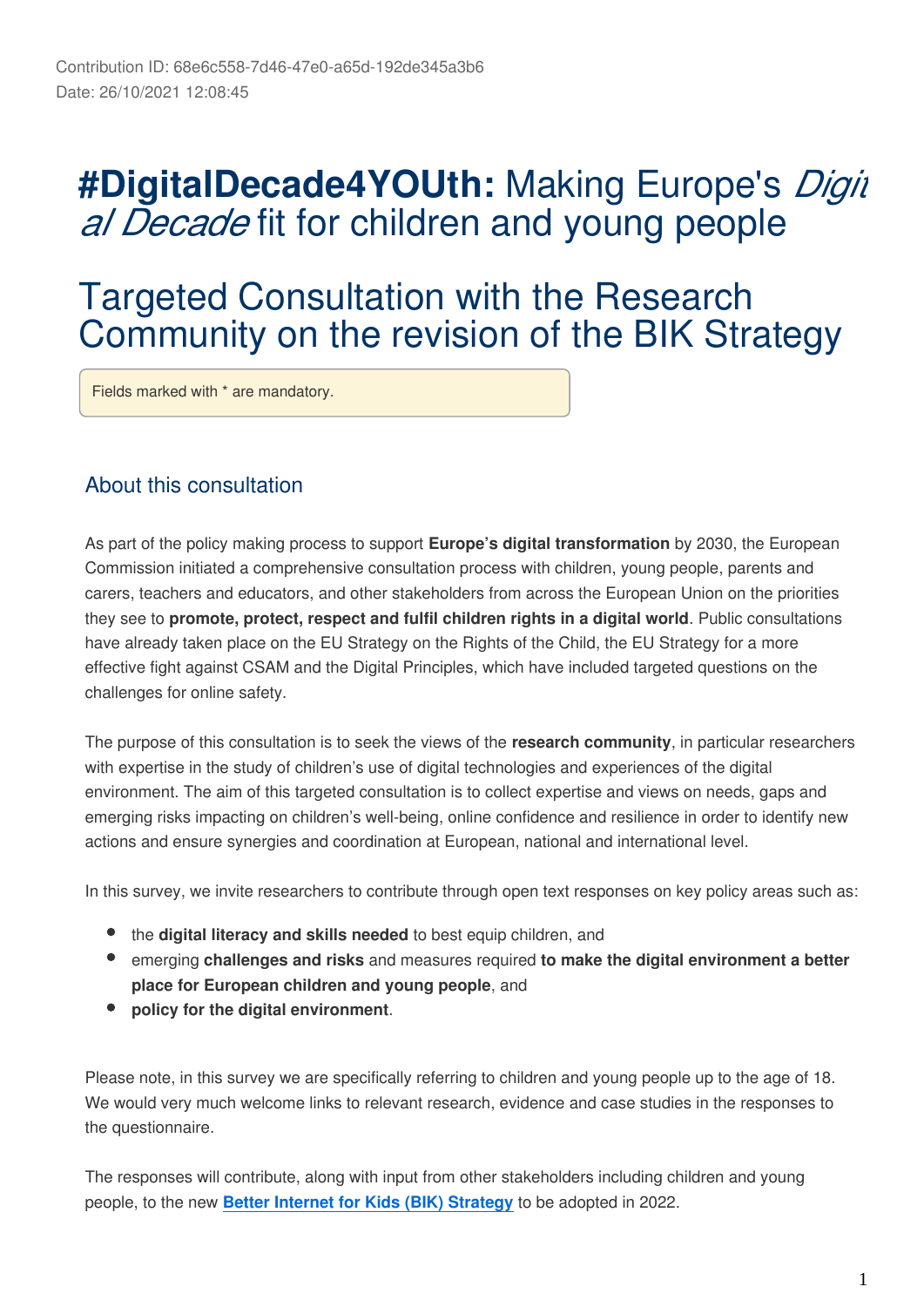Name: **\***

Veronica Barassi

Organisation: **\***

University of St. Gallen

Email address: **\***

Veronica.barassi@unisg.ch

\* In which country are you based? If your country is not listed, please select 'Other' from the bottom of the list and type your country name in the box below.

Other (please state below)

Other (if your country is not listed above):

*Text of 1 to 20 characters will be accepted*

Switzerland

Would you be interested in participating in a workshop on Tuesday, 26 October 2021 to discuss the **\***findings of this consultation to be held during the month of October.

Yes  $\odot$  No

If yes, please supply a contact email address.

*20 character(s) maximum*

## Section 1: Opportunities and Benefits

What are the main barriers to ensuring all children and young people enjoy high quality, safe and secure access to the digital environment?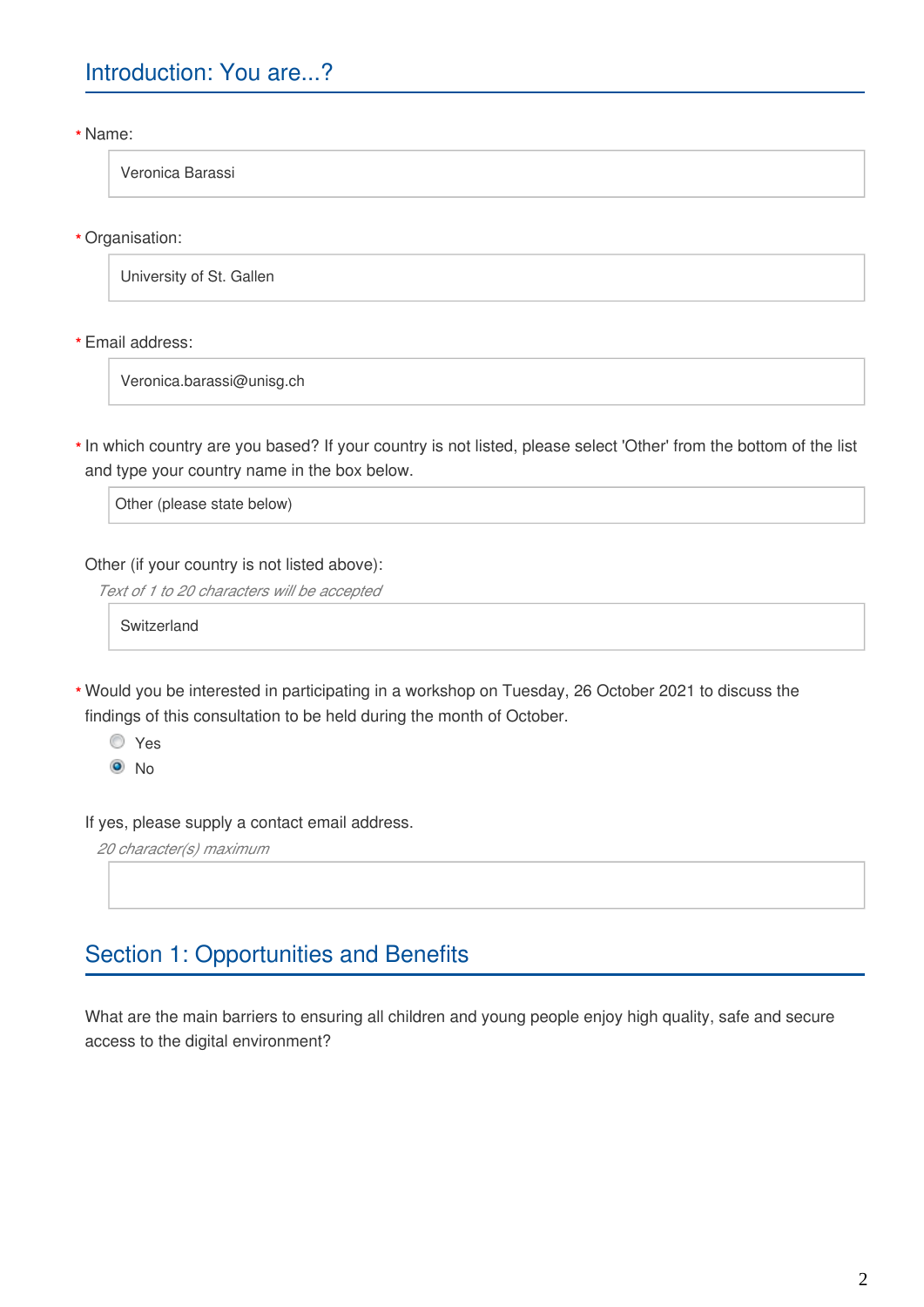Research has shown that there are many barriers to ensuring all children and young people enjoy high quality, safe and secure access to the digital environment, from cyber-grooming, body-shaming, cyberbullying, access to adult content, techno-addiction etc. etc. In this response to the EU Survey I would like to focus on one particular aspect that has transformed children and youth digital environment over the last few years: the rise of AI systems which are based on deep learning, gather large quantities of personal data and profile children for a variety of purposes: to judge and assess their educational skills (personalized learning technologies), their health (health tracking technologies) or their entertainment choices (social media, virtual assistants etc.etc.). Whilst many of these technologies, can bring important opportunities -especially in terms of addressing children's special needs, developing health plans, encouraging active participation at school, playfulness, interactivity and social skills at home – there are many barriers and challenges that come from this AI driven digital environment which expose children to the following problems:

• An unprecedented amount of collection of personal data and loss of privacy

• The constant exposure to algorithmic profiling - on the basis of data traces collected from within their daily life – and hence to algorithmic bias, error and unaccountability

The use of technologies (e.g. virtual assistants) that are not designed or targeted for them. This does not only imply exposure to non age-appropriate needs, designs and content but also interaction with data environments that challenge some of the effectiveness of regulations such as COPPA or the GDPR aimed at protecting minors.

In discussing these barriers in this response I base myself on the findings of the 3 year project on children's data rights, and on the following reports:

Barassi (2020) "The Human Error in AI and Question about Children's Rights." White Paper On Artificial Intelligence – A European Approach to Excellence and Trust. EU Comission, 2020. http://childdatacitizen. com/cdc/wp-content/uploads/2020/06/The-Human-Error-in-AI-and-Children-Rights\_Prof.-Barassi\_Responseto-AI-White-Paper-.pdf.

Barassi V. and Scanlon P (2019) Voice Prints and Children's Rights, Response to OHCHR Call for Submissions on the General Comment on Children's Rights in Relation to the Digital Environment – 15th of May, 2019 http://childdatacitizen.com/cdc/wp-content/uploads/2019/05/Voice-Prints-and-Childrens-Rights. pdf

Barassi, V. (2018). Home Life Data and Children's Privacy [Call for Evidence Submission Information Commissioner's Office]. Goldsmiths University of London. http://childdatacitizen.com/home-life-datachildrens-privacy/

What evidence is there regarding trends in children and young people's progress along the "ladder of opportunities", i.e., moving from passive consumption towards active participation, creative activities and digital citizenship?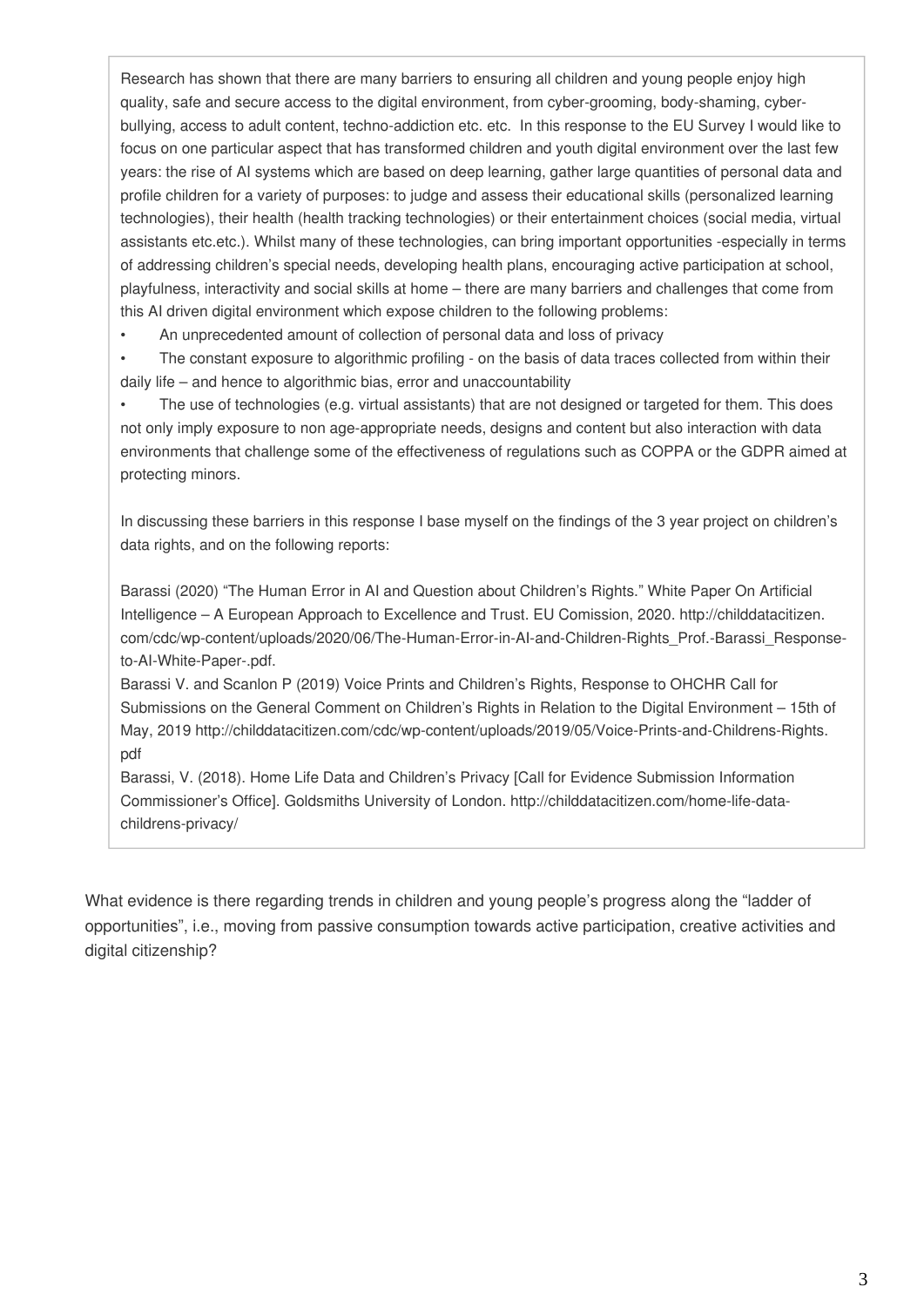AI agents can bring important opportunities for youth and children. This is particularly true if we consider for instance the rapid growth in use of voice operated AI technologies. These technologies - could have a fundamental impact on enabling youth and children to progress along the 'ladder of opportunities' in the digital environment. For instance they can be seen as widening participation in many different ways: they foster active participation, playfulness and access to a wide variety of educational content. For example, research has shown that voice recognition technologies can lead to important opportunities for literacy, learning and widening participation for special needs children. These opportunities have long been noted. In 1999, Raskind and Higgins (1999) conducted a study of children aged 9 to 18 with learning disabilities and concluded that speech recognition compensated for poor writing skills and also assisted students in reading and spelling. In 2006, Adams (2006) explored the benefits of speech recognition technologies for literacy in both children and adults, and discussed the importance of bringing voice recognition to the classroom to foster reading fluency and engagement. Other scholars have shown how these machines can be a real support for children with special needs, such as autism (Cabibihan et al., 2013). In one of the largest studies of its kind, conducted in 2020, researchers at the University of Southern California placed a social robot in the homes of 17 children with autism for a month, using AI technologies focused on personalised learning, and found not only that these robots were able to achieve significant levels of support and interaction, but also that - after a month spent in a child's company - they were able to predict by 90 per cent whether or not the child was interested in a specific piece of content. In a different part of the world, in Armenia, researchers tested the benefits of a robot called Robin in a children's hospital and found that, after interacting with Robin, patients experienced not only an increase in appetite but also in emotional well-being (Kart, 2020). The case of voice operated AIs is a vivid example of how these technologies can lead to important benefits in children' s lives and society as a whole, and the same can be said about other AI driven technologies used for personalized education or health profiling. However there are many challenges that we are faced with.

Adams, M. (n.d.). Technology for Developing Children's Language and Literacy: Bringing Speech Recognition to the Classroom. Joan Ganz Cooney Center at Sesame Workshop.

Cabibihan, J.-J., Javed, H., Ang, M., & Aljunied, S. M. (2013). Why Robots? A Survey on the Roles and Benefits of Social Robots in the Therapy of Children with Autism. International Journal of Social Robotics, 5 (4), 593–618. https://doi.org/10.1007/s12369-013-0202-2

Kart, J. (2020, June 17). Robin The Robot Comforts Kids In Hospitals, Can Help With Covid-19. Forbes. https://www.forbes.com/sites/jeffkart/2020/06/17/robin-the-robot-comforts-kids-in-hospitals-can-help-withcovid-19/

Raskind, M. H., & Higgins, E. L. (1999). Speaking to read: The effects of speech recognition technology on the reading and spelling performance of children with learning disabilities. Annals of Dyslexia, 49(1), 251– 281. https://doi.org/10.1007/s11881-999-0026-9

What are the key emerging issues impacting on children's health, well-being and self-efficacy when they go online? What steps are needed at the policy level to foster better outcomes for young people?

see above and below

What initiatives may be needed to ensure that children with special needs enjoy the benefits of the digital environment?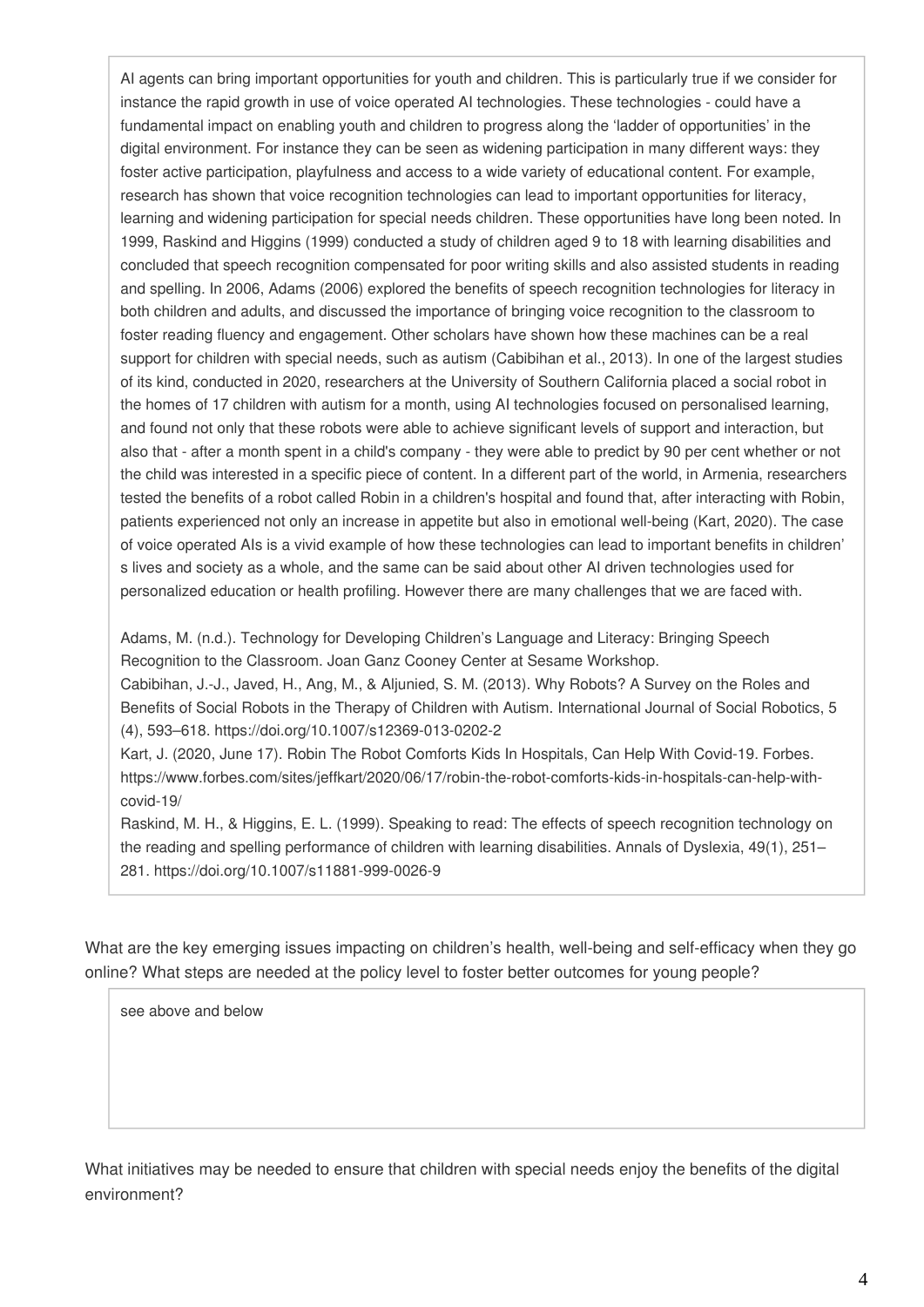Research, as mentioned above, has demonstrated the positive impact of AI driven technologies for children with special needs. Yet much more work is needed in this regard and we need new, research based initiatives which study AI driven tech for children with special needs. This research should be used to create research-led, privacy by design technologies that are safe and designed in the best interest of the child and youth. It is important though that these initiatives do not embrace a techno-solutionist stance, that they are critically aware of issues such as digital divide, and do not see these technologies as taking the place of broad publicly funded interventions in education, learning or health.

What evidence is available regarding the potential or the impact of new and emerging technologies on online opportunities and benefits for children and young people?

There is outstanding research out there that focuses on children's digital practices. The following projects and research hubs are an excellent example of this: EU Kids Online, Toddlers and Tablets, Net Children Go Mobile, the Connected Learning Research Network, Children's Digital Media Centre. All these different and interconnected research projects show us that, when we think about technologies, children cannot be lumped together with adults as part of the wider population, but their digital experiences, needs and concerns matter in their own right (Livingstone, 2009). The author of this response has focused primarly on the issue of children's data rights, AI technologies and algorithmic profiling. The findings of her project can be found on the http://childdatacitizen.com project website and in the book Child Data Citizen: How Tech Companies are Profiling Us from Before Birth (MIT Press, 2020).

Barassi, V. (2020). Child Data Citizen: How Tech Companies are Profiling Us from Before Birth. The MIT Press.

Livingstone, P. S. (2009). Children and the Internet: Great Expectations, Challenging Realities (1 edition). Polity.

Considering the importance of multistakeholder cooperation in the area of positive online experiences for children, who should lead (EC/MS/industry/others), how can it be best supported and by whom?

Multistakeholder cooperation in the area of positive online experiences for children is of pivotal importance, especially when it comes to educating them on the functioning of AI systems, algorithmic profiling and other important aspects that define our data environments. Yet much work needs to be done to make sure that business and policy initiatives are in fact research-led and open to critical and independent research perspectives. More partnerships between academics, policy makers and companies are needed, and more collaborations should be established.

### Section 2: Digital Literacy and Skills

What are the most important skills and competences needed by the youngest users to enjoy safe and secure access and experience of the digital world?

There are many issues that emerge as children and youth interact with AI agents, and they need to develop the appropriate skills and competences to enjoy a safe and secure experience of these technologies, for example, they need to develop:

• Knowledge of Complex Data Environments: Although research (Stoilova et al., 2019) has shown that children have an understanding of data privacy, and the youth is showing a greater awareness of the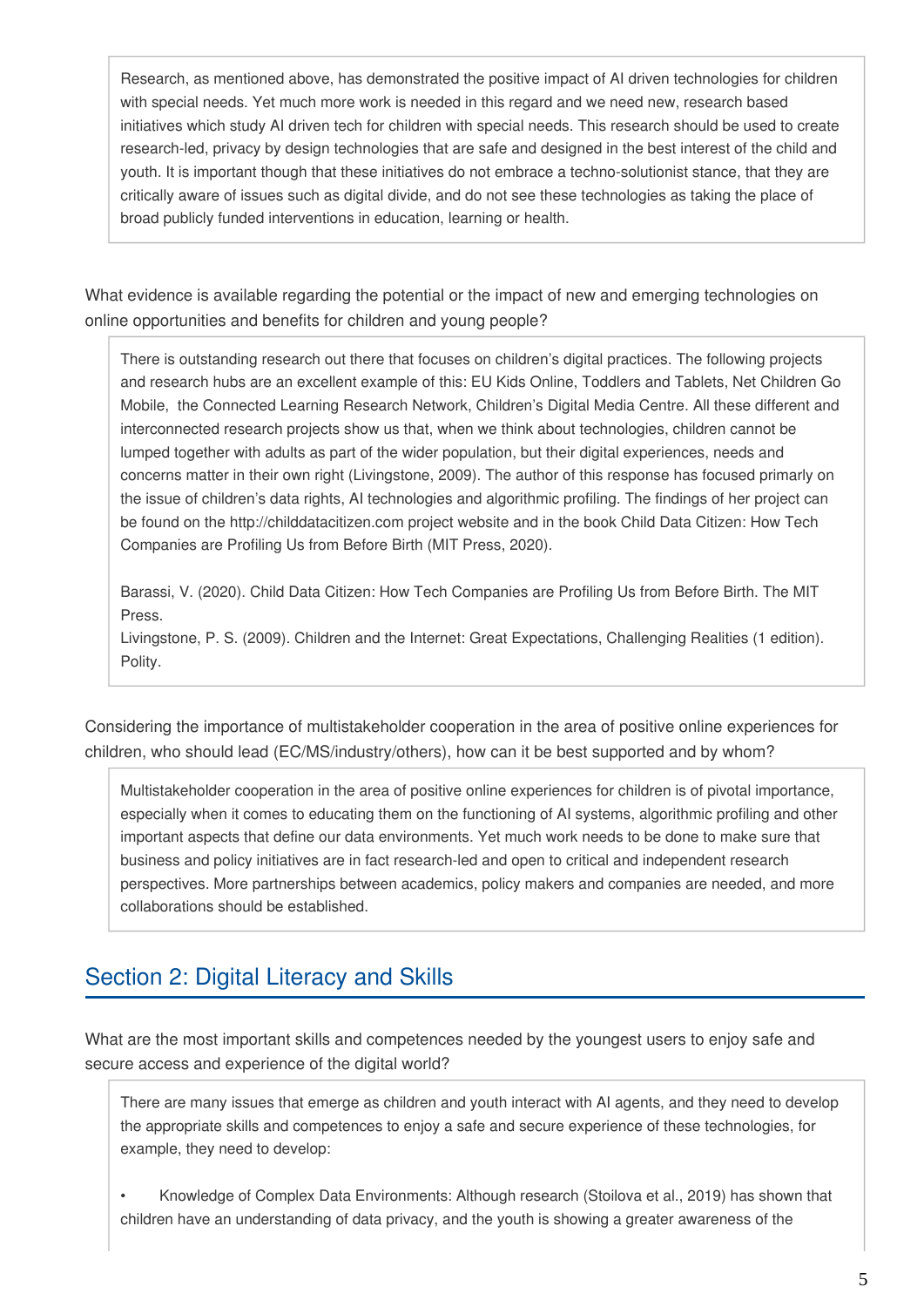importance of data privacy and digital citizenship on social media, children and youth have still very little awareness of how AI agents use data, how algorithmic profiling happens, and some of the complexities of our data environments.

• Understanding of AI communication - When we think about children's and youth interactions with Voice-Operated AI agents, one of the most important main skill and competence that needs to be taught to them to guarantee a secure experience is the ability to talk and think about their 'relation' to AI communication. Several studies published in the last decade have focused on the idea of trust, showing that children and youth very often build trusting relationships with voice-operated AI systems who learn from them and interact with them. The problem we face is that - as noted by Stower et al. (2020) in their analysis of no less than 424 research articles on trust between children and social robots - there is no agreement among researchers on how to understand children's trust in social robots. At the moment, therefore, as a society we still do not have a clear idea of the relationship between children and artificial intelligence. What we do know is that children interact with these machines and create a certain kind of relationship. And that this interaction is not necessarily positive for children. In the collection of research articles published by Mascheroni and Holloway (2019) there are many examples of this ambivalence between positive and negative aspects when we think about interconnected toys; a chapter by Marsh (2019) even shows how sometimes connected toys can create real phobias in children. Children and youth need to develop critical skills to reflect on their relationship with AI communication. This skill can be essential also to overcome another fundamental problem of the interaction between children and AI agents. In fact, as noted by Khan because "these machines can be conceptualised as both social entities and objects, children could dominate them and reify a master-servant relationship, and this could lead to harmful developmental outcomes' (Khan et al., 2012). This negative aspect of the relationship between children and virtual assistants has been understood by several tech-businesses. In fact, both Google and Amazon already in 2018 started asking children to use magic words ("thank you", "you're welcome") to urge them to be educated with virtual assistants. While this may seem like a solution to try to address the downsides described by Kahn et al. (2012), we really need to ask ourselves what are the implications of the fact that we are teaching our children to treat AI objects as if they were semi-human, with emotions and empathy. In his article, Elgan (2018) gives the example of a jar of peanut butter: if a child cannot open a jar of peanut butter, it is likely that they will say "come on, open up!", but it does not occur to us to ask the child to be nice to the jar or to say "please". So why, Elgan wonders, should we require children to say 'please' to a virtual assistant, given that it is an inanimate object itself? Again a critical understanding and awareness of AI communication is key in enabling children and youth to have a secure experience.

• Technological awareness: Children need to develop a clear understanding of the difference between interacting with technologies and platforms that are targeted and designed for them or with platforms that are designed and targeted at adults. For instance, on a daily basis children may be interacting with virtual assistants and their skills (which are not designed or targeted for them such as Aexa or YouTube not for kids). Understanding the difference between interacting with child-friendly technologies and adult-centered ones is a priority in the new digital environments.

Elgan, M. (2018, June 24). The case against teaching kids to be polite to Alexa. Fast Company. https://www. fastcompany.com/40588020/the-case-against-teaching-kids-to-be-polite-to-alexa

Kahn, P. H., Gary, H. E., & Shen, S. (2013). Children's Social Relationships With Current and Near-Future Robots. Child Development Perspectives, 7(1), 32–37.

Mascheroni, G., & Holloway, D. (2019). The Internet of Toys: Practices, Affordances and the Political Economy of Children's Smart Play. Springer International Publishing.

Stower, R., Calvo-Barajas, N., Castellano, G., & Kappas, A. (2021). A Meta-analysis on Children's Trust in Social Robots. International Journal of Social Robotics.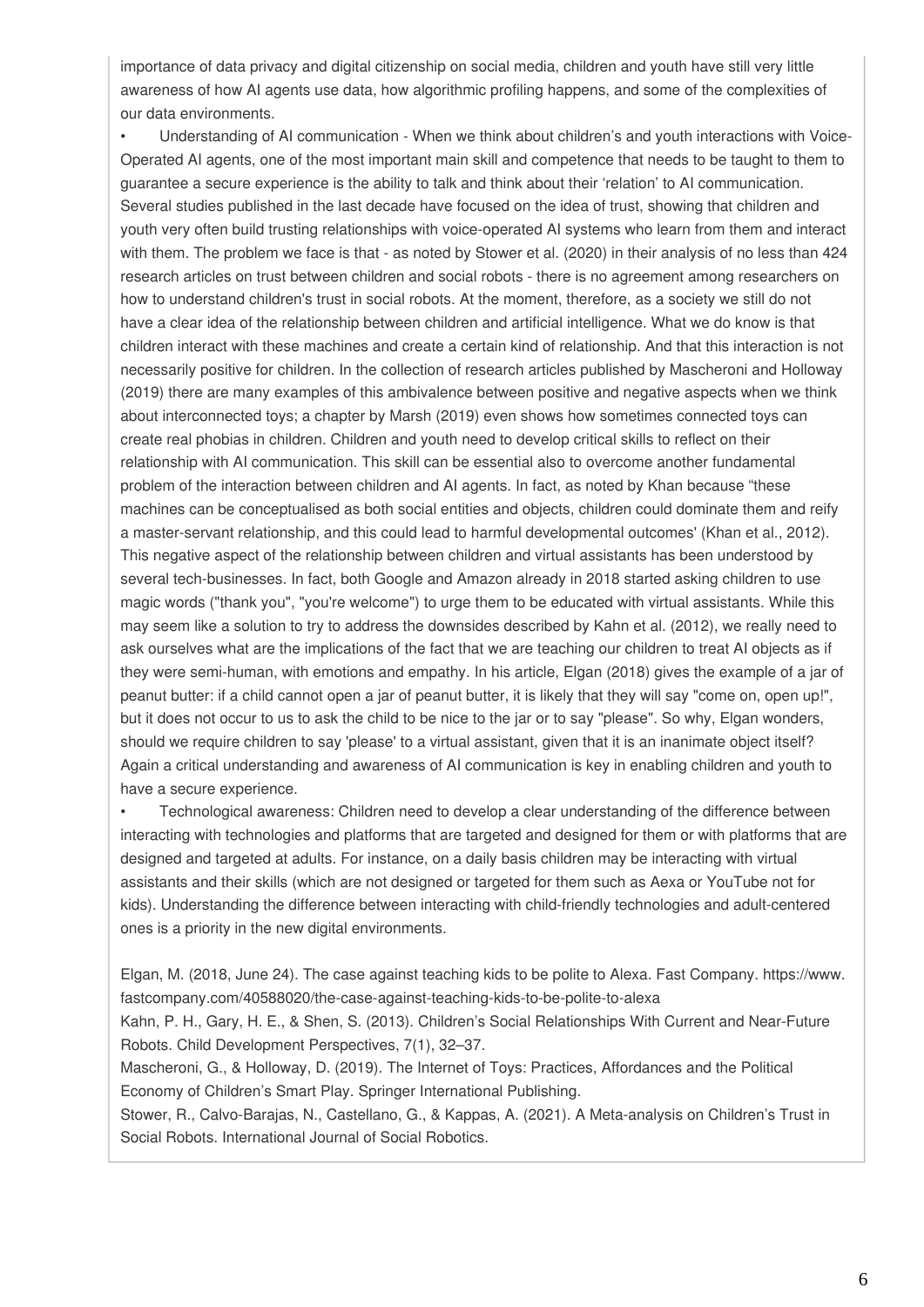What does research tell us about children and young people's skills in personal data management? Are there particular gaps which require education and training reinforcement?

Over the last two years we have seen the emergence of new and important research on children and youth data literacy and how they negotiate with the question about data privacy. (Stoilova et al., 2019). Yet as I have discussed in different publications, including my latest book Child Data Citizen: How Tech-Companies are Profiling Us from before Birth (MIT Press, 2020) the problem goes well beyond personal data management, and children need to understand the ways in which the data technologies that they use (social media, apps, games etc.) actually use their data. This awareness is essential for them to critically reflect on the type technologies that they decide to use, maybe leading them to favor more privacy oriented technologies over others. More education and training is needed in this regard.

Barassi, V. (2020). Child Data Citizen: How Tech Companies are Profiling Us from Before Birth. The MIT Press.

Stoilova, M., Nandagiri, R., & Livingstone, S. (2019). Children's understanding of personal data and privacy online – a systematic evidence mapping. Information, Communication & Society, 0(0), 1–19. https://doi.org /10.1080/1369118X.2019.1657164

What are the implications of new and emerging technologies (e.g., AI, extended reality, gaming etc.) for digital literacy and skills education and training?

All this response focuses on AI agents. (see above in relation to skills and training)

What can research tell us about the most effective ways to deliver online safety education and training in formal and informal education settings?

n.a. to my research

What are the most important skills needed to enhance children's participation and digital citizenship skills?

n.a. to my research

What gaps exist, in your view, in current awareness raising activities and topics?

There are two fundamental gaps that exist in my opinion when it comes to raising awareness of the current digital environment:

• Lack of education of the complexity of our data environments - Much of current awareness activities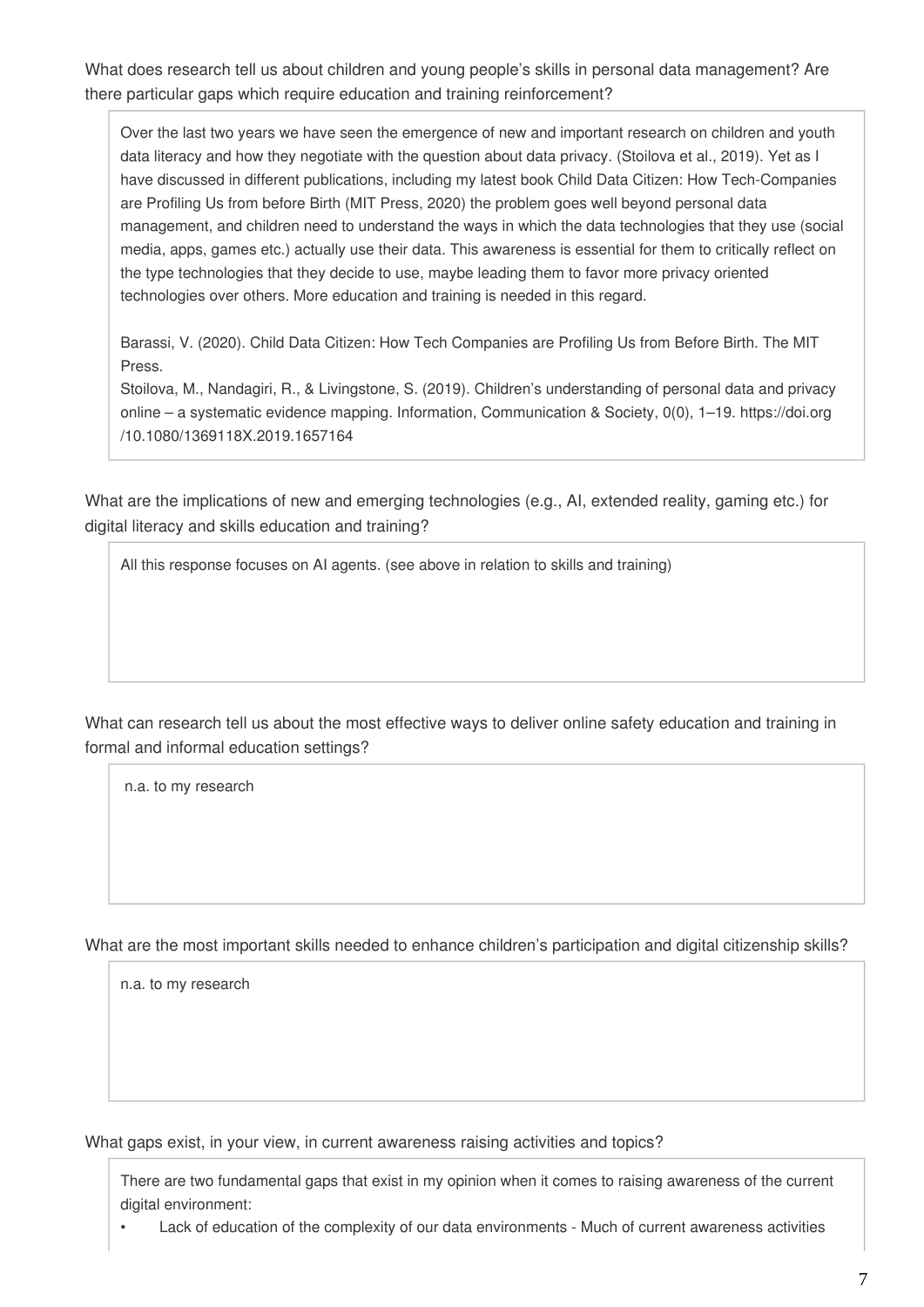are focused on finding specific solutions: e.g. how to protect your privacy; how to manage your personal data; how to be a good digital citizen on social media; how to protect yourself from cyberbullying or online predators. Although important these activities often miss out on educating children and youth the complexity of our data environments, for instance how data is collected and used to profile individuals, the role of data brokers, the implications of cross-national data sharing exchanges,

• Lack of education on the use of AI systems. Eg. how machines learn from our data, how algorithmic profiling actually works and how our societies are increasingly reliant on algorithmic-decision making and the exploitation of personal data from schools to hospitals, governments, etc. etc.

Do you have any other observations on the subject of digital literacy and skills?

no

#### Section 3: Creating a safer environment

What can the research tell us about vulnerability, risks and potential online harms experienced by younger users (i.e. aged 13 and under)? What are the main gaps from a policy point of view?

The use and interaction with AI agents hold much promise and opportunities for children, they can advance literacy, widen participation and access to information; they can also foster, creative interaction, playfulness and exploration for children. Yet in the current digital environment these technologies pose a threat to children because of a lack of transparency with the regard to the use of their personal data. AI agents rely on a business model that is extraordinarily complex and involves an incredible plurality of companies and agents that process children's personal data. The data collected from AI agents in the home (toys, virtual assistants, IoT etc) will end up as part of the modern exploitative business models within the data brokering ecosystem. However, the ways in which companies gather, archive and sell home data or the ways in which they profile, sort and classify their users (including children) is still unknown because of the secrecy of algorithms (Pasquale, 2016) and the practices of data brokers in general (FTC, 2014).

Debates about the privacy implications of AI home assistants and Internet of Things focus a lot on the the collection and use of personal data. Yet these debates lack a nuanced understanding of the different data flows that emerge from everyday digital practices and interactions in the home and that include the data of children.

In 2018, in order to reflect on the complexity of home data, I came up with the term 'home life data' in a report that I submitted to the Information Commissioner Office in the UK and was signed by Gus Hosein, the Executive director of Privacy International and supported by Jeff Chester the director of the Centre for Digital Democracy in the US (Barassi, 2018). In the report I argue that home hubs do not only collect personal data but different types of data. These different types of data include the following categories, which I revised and updated following the report:

 Household data – Home hubs and smart technologies collect a wide variety of household data from shopping lists to energy consumption and gather key information on families' behaviors, choices and routines (including the ones of children).

 Family data – Home hubs gather a lot of family data which refers to family socio-economic background, family history, ethnicity, religion, social and political values, medical conditions etc.

Biometric data – Most Virtual Assistants and smart technologies rely on the gathering of biometric data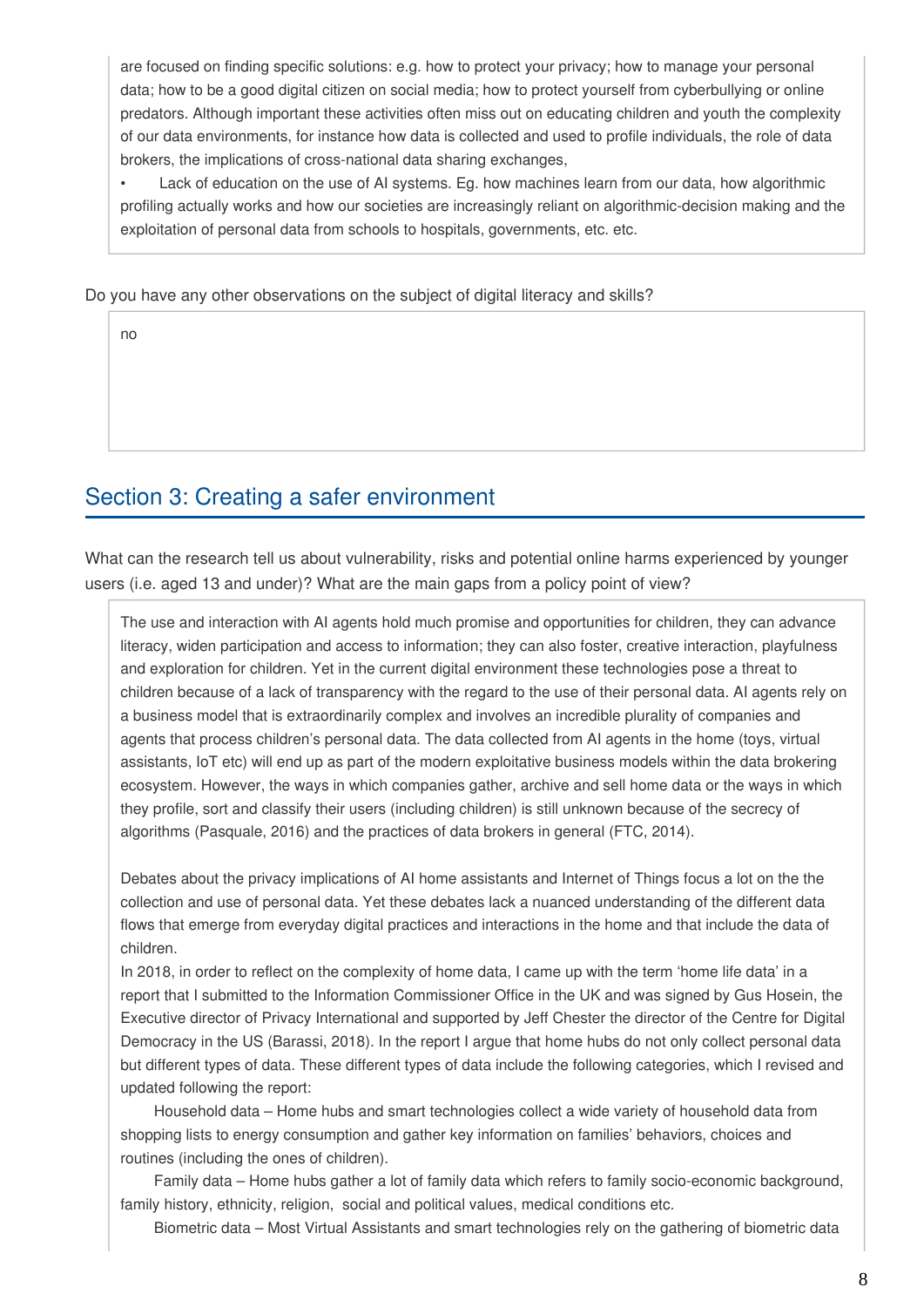(voice recognition or facial recognition) that can be mapped to unique users, including children.

 Situational data – AI technologies to function need to gather situational data of the individual and the family. They need to be able to answer questions such as what room belongs to whom? They need to be able to register changes in family members or changes in circumstances etc.? Conflicts and tensions? Etc. The fact that companies can gather all these different forms of data implies not only that they have the potential to harness highlight contextual data from children but also to integrate this data with biometric information. The privacy implications of technologies that can integrate context and biometrics are immense. Being profiled on the basis of home life data can lead to all sorts of implications not only on children's right to privacy (UNCRC, Article 16), freedom of expression (UNCRC Article 13) and freedom of thought (UNCRC, Article 14) but also on their right to non-discrimination (UNCRC Article 2), best interest (UNCRC Article 3) and optimum development (UNCRC Article 6). (Barassi and Scanlon, 2019) So far however, we do not have policy and regulations that address the problem.

Barassi V. and Scanlon P (2019) Voice Prints and Children's Rights, Response to OHCHR Call for Submissions on the General Comment on Children's Rights in Relation to the Digital Environment – 15th of May, 2019 http://childdatacitizen.com/cdc/wp-content/uploads/2019/05/Voice-Prints-and-Childrens-Rights. pdf

Barassi, V. (2018). Home Life Data and Children's Privacy [Call for Evidence Submission Information Commissioner's Office]. Goldsmiths University of London. http://childdatacitizen.com/home-life-datachildrens-privacy/

What evidence is there of emerging trends or patterns of use by children that may give rise to privacy concerns. What are the main gaps from a policy point of view?

See above

What evidence exists regarding challenges experienced by children and young people arising from how digital services, products and platforms are designed?

There are two main problems that emerge from the current digital environment. On the one hand children are often exposed to tech designs and algorithmic logics that are repurposed for them, but are originally conceived for adults (see for instance YouTube for Kids, Messanger for Kids, Instagram for Kids) and hence are not designed in their best interest and lead to adult-centred processes (e.g. image obsession, technodependency etc.) which can be harmful for children. On the other hand children use home hubs and smart technologies that are targeted at adults but that thet encounter (Montgomery, 2015) in everyday life, and that collect their personal data. These technologies challenge some of the effectiveness of regulations such as COPPA or the GDPR to protect children's privacy in the automated home and expose them to non ageappropriate environments

What are the main risks and challenges faced by children and young people with regard to commercial communication, consumer or contract risks?

Data gathering and profiling are the main risks, see above for in-depth explanations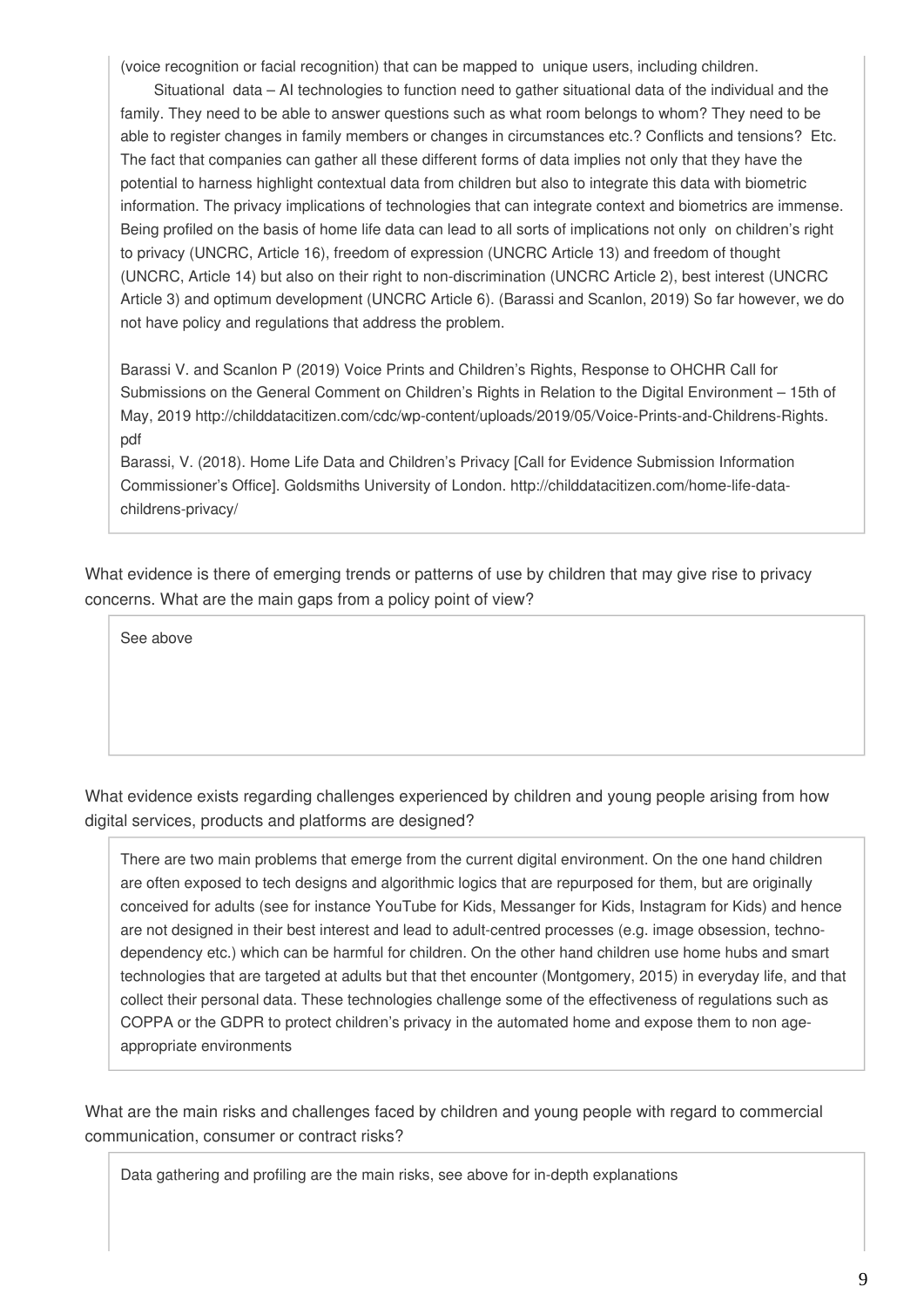What can the research tell us about new risks for children and young people in the area of peer-to-peer communications and/or self-generated content?

n.a. to my research

What can research tell us about the needs of victims of online abuse and harm?

n.a. to my research

What evidence is there of effective preventative measures regarding perpetrators of online abuse and harm?

n.a. to my research

Do you have any other observations on priorities regarding new risks and potential harms faced by children and young people in the digital environment?

In the interaction with AI agents, one of the main risks brought about by this new digital environment lies in the misuse of children's data and the practice of algorithmic profiling. Other risks include the fact that these technologies are full of cultural preconceptions or prejudices, the so-called 'biases'. Of course, this 'discovery' is not new and does not only refer to AI, but to all computer systems. As early as 1996, Friedman and Nissenbaum (1996) identified three types of biases in computer systems: pre-existing biases (inherent in the humans who design computer systems and in the cultural context that influences the design); technical biases (the scarce resources and technical limitations that often characterise the development of computer systems); and emergent biases (society is constantly evolving, so technologies designed in a specific time and cultural context may become biased in a different time and context).

Children interact with domestic technologies that are full of cultural and social biases, so we need to think about what kind of values these technologies can transmit to our children. These questions come to the fore when we consider how technologies like Alexa and Google Assistant are designed to encourage and facilitate consumption. Examples of how these technologies incentivise consumption can be found in the numerous articles published in the United States in which the story is told of children who had bought various consumer goods - without their parents' permission - using virtual assistants. Yet, when we think about the cultural values of these technologies we are not only talking about how virtual agents are designed to encourage consumption, but also about other deeper cultural values and preconceptions. A good example is The Smart Wife: Why, Siri, Alexa and Other Smart Home Devices Need a Feminist Reboot, by Jenny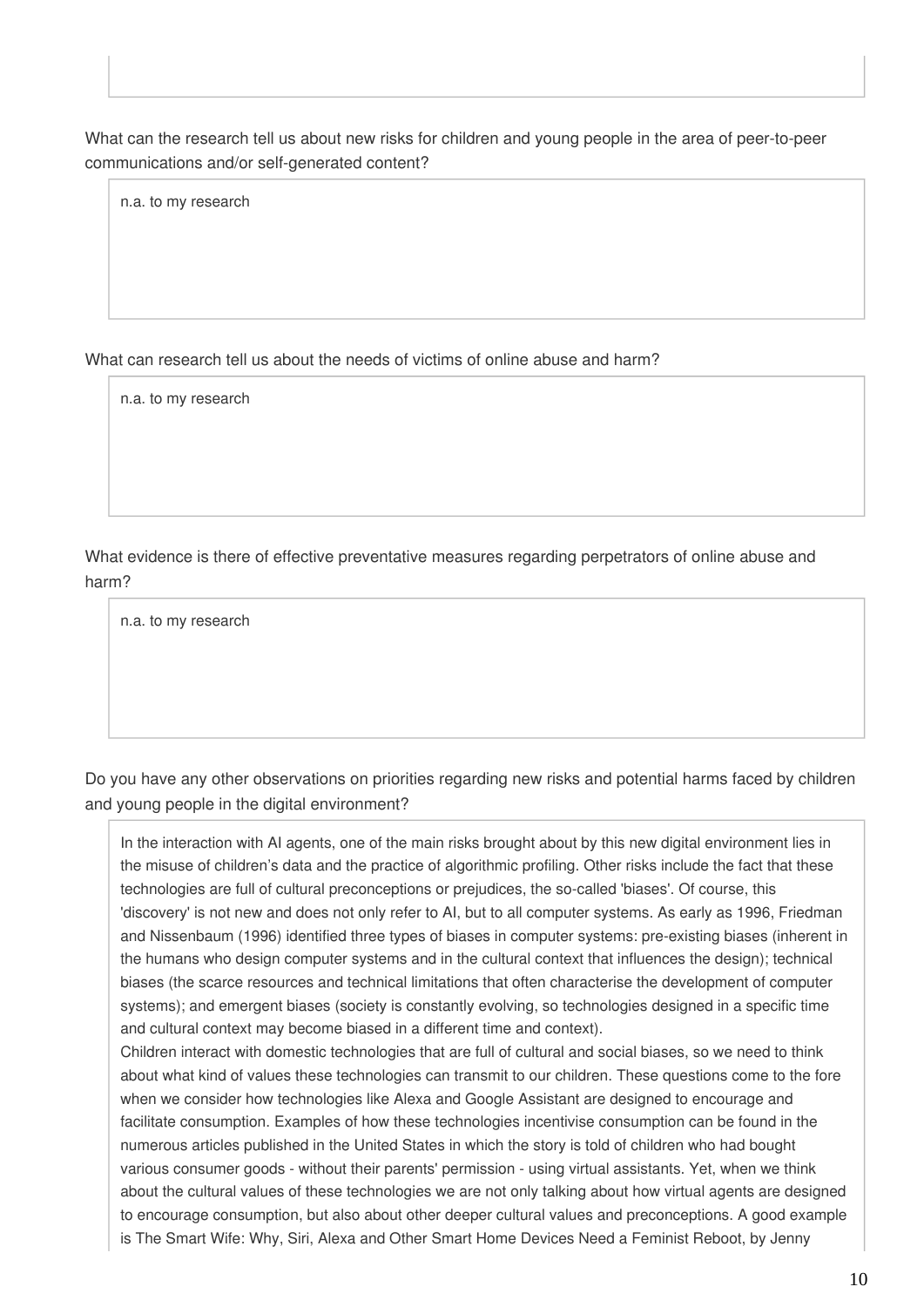Kennedy and Yolande Strengers (2020), where it is clearly shown how the choice of the female voice in many smart technologies is not accidental, but dictated by centuries of cultural prejudices about the role of women as "assistants".

Friedman, B., & Nissenbaum, H. (1996). Bias in Computer Systems. ACM Trans. Inf. Syst., 14(3), 330–347. https://doi.org/10.1145/230538.230561

Strengers, Y., & Kennedy, J. (2020). The Smart Wife: Why Siri, Alexa, and Other Smart Home Devices Need a Feminist Reboot. The MIT Press.

## Section 4: Policy for the digital environment

What can research tell us about the most effective policy measures to date in protecting children from harmful online content?

n.a. to my research

Can the evidence show which policy measures have not worked well to date in protecting children from harmful online content?

n.a. to my research

Is there evidence available of what is working well/not working well with regard to mitigation measures to protect children from illegal content, contact and conduct, including from child sexual abuse and exploitation?

n.a. to my research

Considering the importance of multistakeholder cooperation in creating a safer environment and protecting children and young people from online challenges and risks, who should lead (EC/MS/industry/others), how can it be best supported and by whom?

See answer above about relation between independent research, academia and policy makers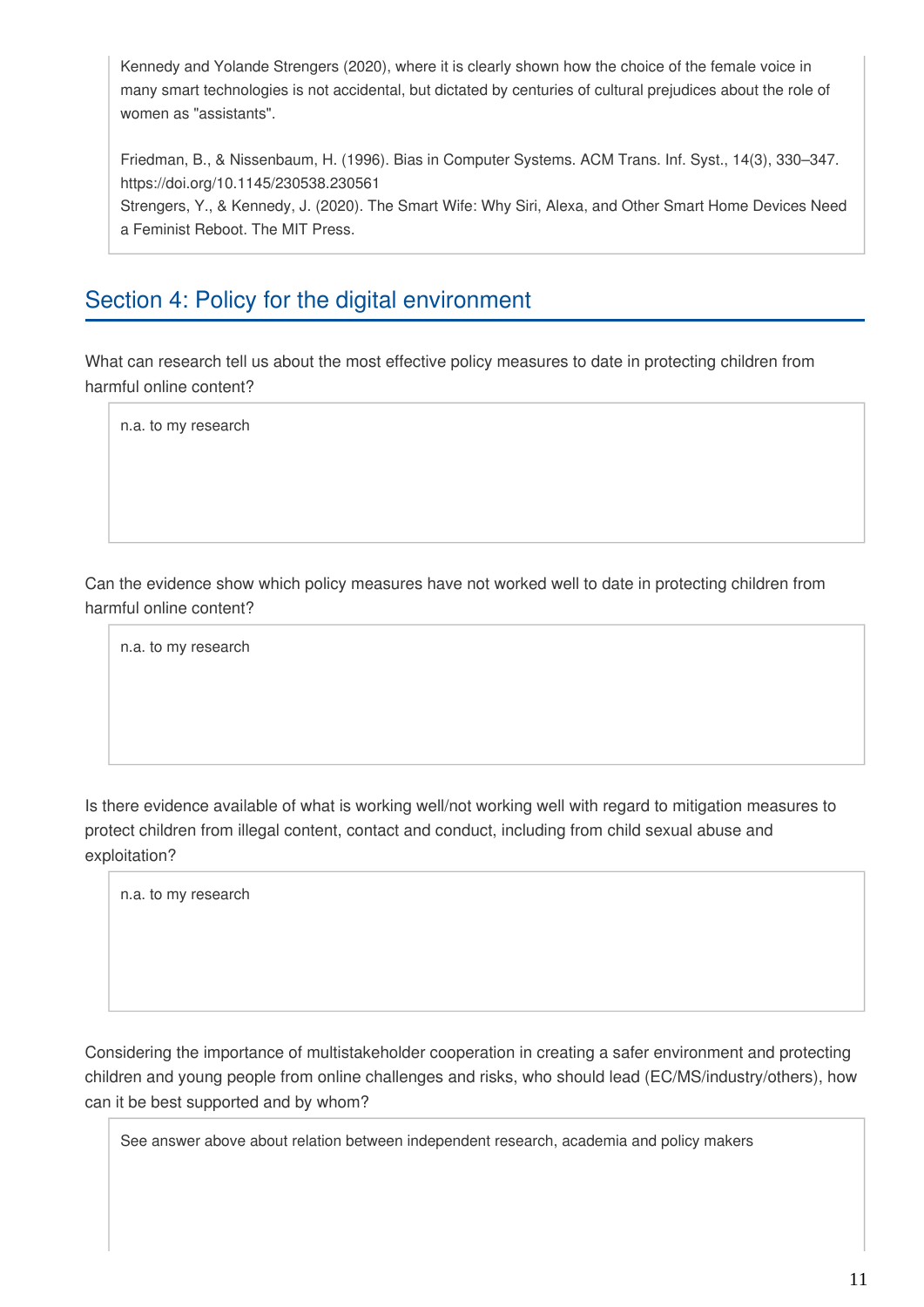Do you have any other observations regarding policy priorities and new measures needed to promote promote, protect, respect and fulfil children rights in a digital world?

I believe much more should be done to protect children's privacy. In the first place I believe we need a policy change; we need to design regulations that take into account the complexity of our current data environments; regulations that are actually able to address three main problems when it comes to children's data privacy:

1. The Coercion of Digital Participation (Barassi, 2019). We need regulations that move beyond the discourse of individual choice and individual responsibility, and actually hold businesses and organizations accountable for the technologies and data collection practices that they use. Regulations like the GDPR or the California Consumer Privacy Act 2018 stress the fact that businesses and organizations need to make their data collection practices transparent and provide consumers with the possibility to opt out or be forgotten. Yet these regulations are very difficult to implement, and the main focus of such policies is on families 'right to know' and 'right to complaint'. Families often do not have a choice, and in the majority of cases they do not have the time or resources to file complaints. These regulations are thus doing a disservice to families and children. A radical change in this area is needed. Regulations should abandon the focus on transparency and individual responsibility. What they should do is enforce 'privacy by design', and make sure that 'opt-out models' are replaced with 'opt-in models'.

2. Aggregated Profiles. A lot of children's personal data is collected, stored and processed through adult profiles or aggregated household profiles (e.g.: on social media, or home technologies), which do not have to abide to children's data privacy regulations. All the children's data, which is collected through these technologies should be deleted and not processed. New regulations should make sure that children are not be judged or profiled on the basis of the families and collectives they are brought up with, and household profiling should not be allowed.

3. The role of data brokers and the creation of unique ID profiles. The world of data brokers, data sharing agreements and digital profiling is extraordinary complex and impossible to grasp. We need to start investing in public and independent research that tackles their practices and provides useful tips on how we can regulate the sector. We also need to start challenging business models that do not understand the fallacy of algorithms when it comes to human profiling, and that stereotype and discriminate individuals on the basis of a false promise.

Barassi, V. (2019). Datafied Citizens in the Age of Coerced Digital Participation. Sociological Research Online. https://doi.org/10.1177/1360780419857734

# Privacy Statement

#### **IMPORTANT NOTICE – Please read this privacy statement carefully.**

By ticking the box below, you confirm that you have read and agree to the **[privacy statement](https://www.betterinternetforkids.eu/documents/167024/6853325/DPR-EC-01011.1+Privacy+statement_targeted+consultations+v01102021.pdf/58e37247-83a0-51bd-33b9-d55df3dc8a2e?t=1633094874358)** which explains the processing of your personal data in the context of this this BIK Strategy Revision targeted stakeholder consultation activity - online survey and workshop which is carried out as part of the Better Internet for Kids (BIK) Phase 4 project.

 $\blacksquare$  I accept the privacy statement as outlined above.